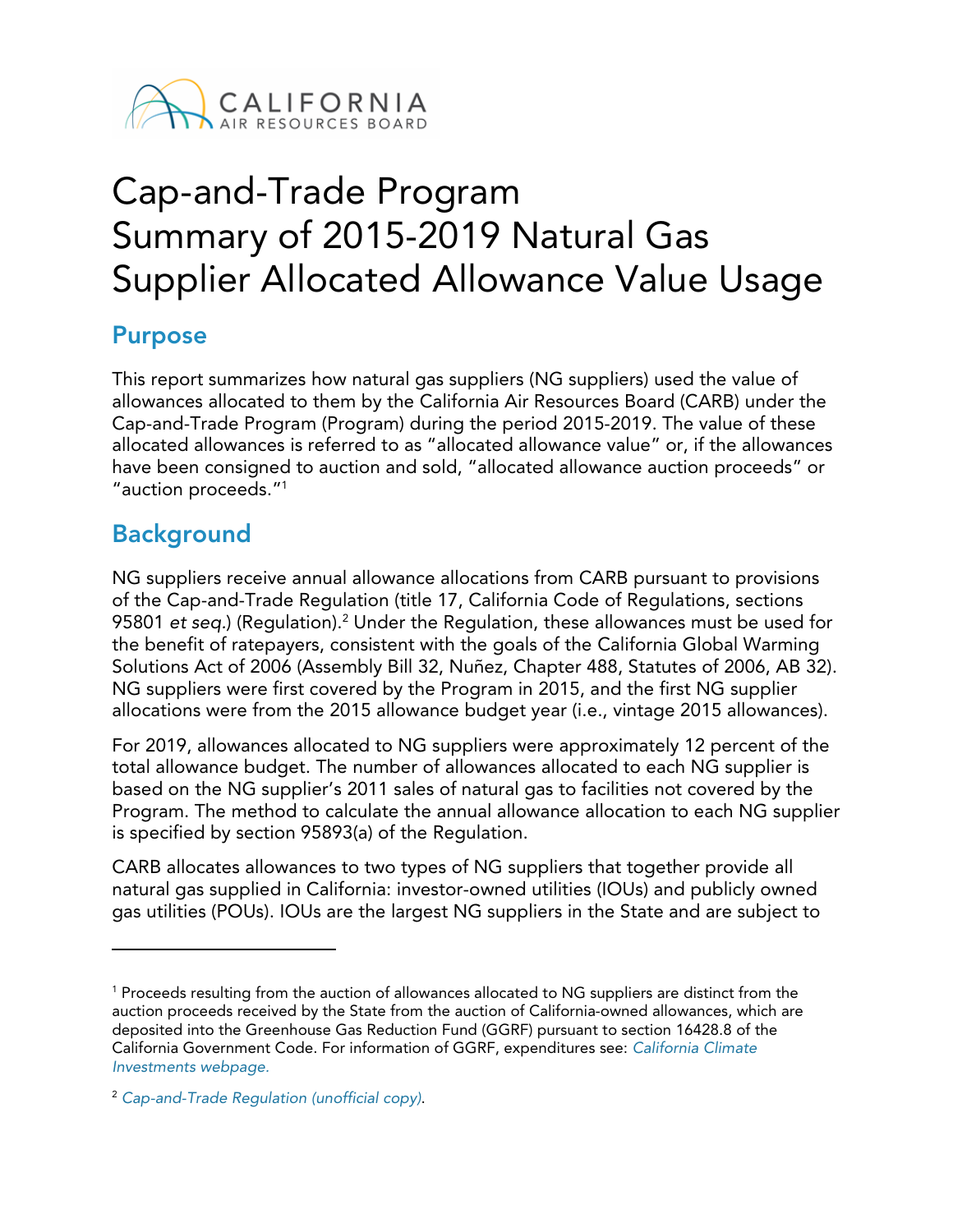oversight by the California Public Utilities Commission (CPUC), which also directs how NG suppliers use their allocated allowance auction proceeds. POUs are owned and operated by city governments and are much smaller than IOUs. The governing boards of POUs determine how to use their allocated allowance value in accordance with the requirements in the Regulation.

The Regulation requires all NG suppliers to consign a minimum percentage of their allocated allowances from each vintage year to the four Program auctions held in that calendar year. The minimum consignment requirement was 25 percent for vintage 2015 allocated allowances and increases by five percent each year, as specified in Tables 9-5 and 9-6 of the Regulation. The minimum consignment requirement was 45 percent for vintage 2019 allocated allowances and will reach 100 percent for vintage 2030 allocated allowances. As required in section 95893(d)(3) of the Regulation, NG suppliers must either use the resulting auction proceeds for programs to reduce greenhouse gas (GHG) emissions or return the proceeds to ratepayers as nonvolumetric rebates. For IOUs, the percentage of allowances consigned to auction is equal to the percentage of Program costs that IOUs pass through to their customers in rates. Allowances that IOUs do not consign to auction are used directly for Program compliance, reducing some Program costs for these NG suppliers, and therefore reducing the Program costs passed through to customers.

# **CARB Reporting Requirements and This Summary Report**

The Regulation requires each NG supplier to report to CARB by June 30 of each year on its use of allocated allowance value during the prior calendar year. The NG supplier must describe how allocated allowance value was used during the calendar year and how those uses were consistent with the requirements of the Regulation. The information reported for data year 2019 includes reporting on calendar year 2019 expenditures plus several corrections and updates made by NG suppliers to prior use of allowance value reports. This information forms the basis of this report.

The "IOU Use of 2015-2019 Allocated Allowance Value" section of this report summarizes the individual IOU use of allocated allowance value reports submitted to CARB. Through 2019, about two-thirds of the allowances allocated to IOUs have been deposited directly for compliance. The remaining allowances allocated to IOUs were consigned to auction, and most of the auction proceeds have been returned to residential ratepayers in the form of annual on-bill California Climate Credits.

The "POU Use of 2015-2019 Allocated Allowance Value" section of this document summarizes the individual POU use of allowance value reports submitted to CARB. Through 2019, just over half of the allowances allocated to POUs have been deposited directly for compliance. The remaining allowances allocated to POUs were consigned to auction, and most of the auction proceeds are unspent as of January 1, 2020.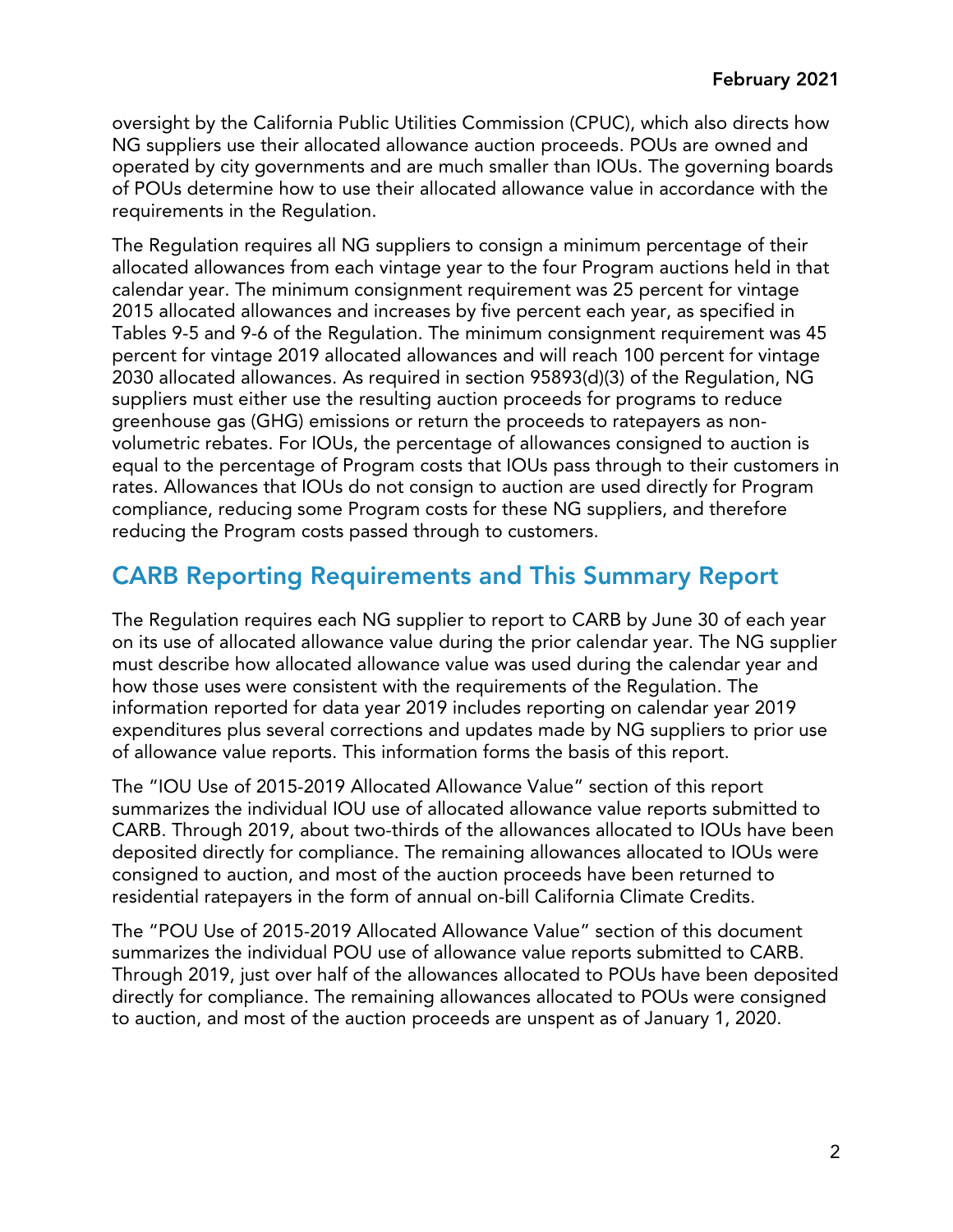# **IOU Use of 2015-2019 Allocated Allowance Value**

There are four investor-owned natural gas suppliers (investor-owned NG supplier, or IOU) in California with a compliance obligation: Southern California Gas Company, Pacific Gas and Electric Company, San Diego Gas and Electric Company, and Southwest Gas Corporation. Together, the four IOUs account for almost all retail natural gas sales in California, and they receive about 98 percent of allowances allocated to NG suppliers. The total value of vintage 2019 allowances that CARB allocated to IOUs was approximately 692 million dollars.

Allowances allocated to IOUs can be either deposited for compliance or sold at auction, however a minimum percentage must be consigned to auction each year as specified in Tables 9-5 of the Regulation. The Regulation requires that the use of all allocated allowances must benefit ratepayers and be consistent with the goals of AB 32.

IOU use of allocated allowance auction proceeds is largely directed by CPUC. Per CPUC Decision 18-03-017,[3](#page-2-0) auction proceeds from vintage 2015 through 2017 allocated allowances, less a small amount used for administration and outreach, were netted against Program compliance costs for those years. Starting in 2018, this decision also directed all IOU auction proceeds to be used to provide annual rebates to residential ratepayers. These rebates will be reduced in 2020 through 2023 so that a portion of proceeds can be used for building decarbonization programs, as required by Senate Bill (SB) 1477.

Figure 1 shows the cumulative use of allocated allowance value by all IOUs during the period 2015-2019. The information presented in Figure 1 is based on the IOU annual reports to CARB. Each category of allowance value use shown in Figure 1 is described later in this report. Figure 1 data, annual allocated allowance auction proceeds, and specific reported uses of allocated allowance value are available in a *[spreadsheet](https://ww3.arb.ca.gov/cc/capandtrade/allowanceallocation/ng_uofavtables.xlsx)*.

 $\overline{a}$ 

<span id="page-2-0"></span><sup>3</sup> Decision Modifying Decision 15-10-032, D.18-03-017 (March 2018). *[CPUC Decision 18-030-017.](http://docs.cpuc.ca.gov/PublishedDocs/Published/G000/M212/K370/212370733.PDF)*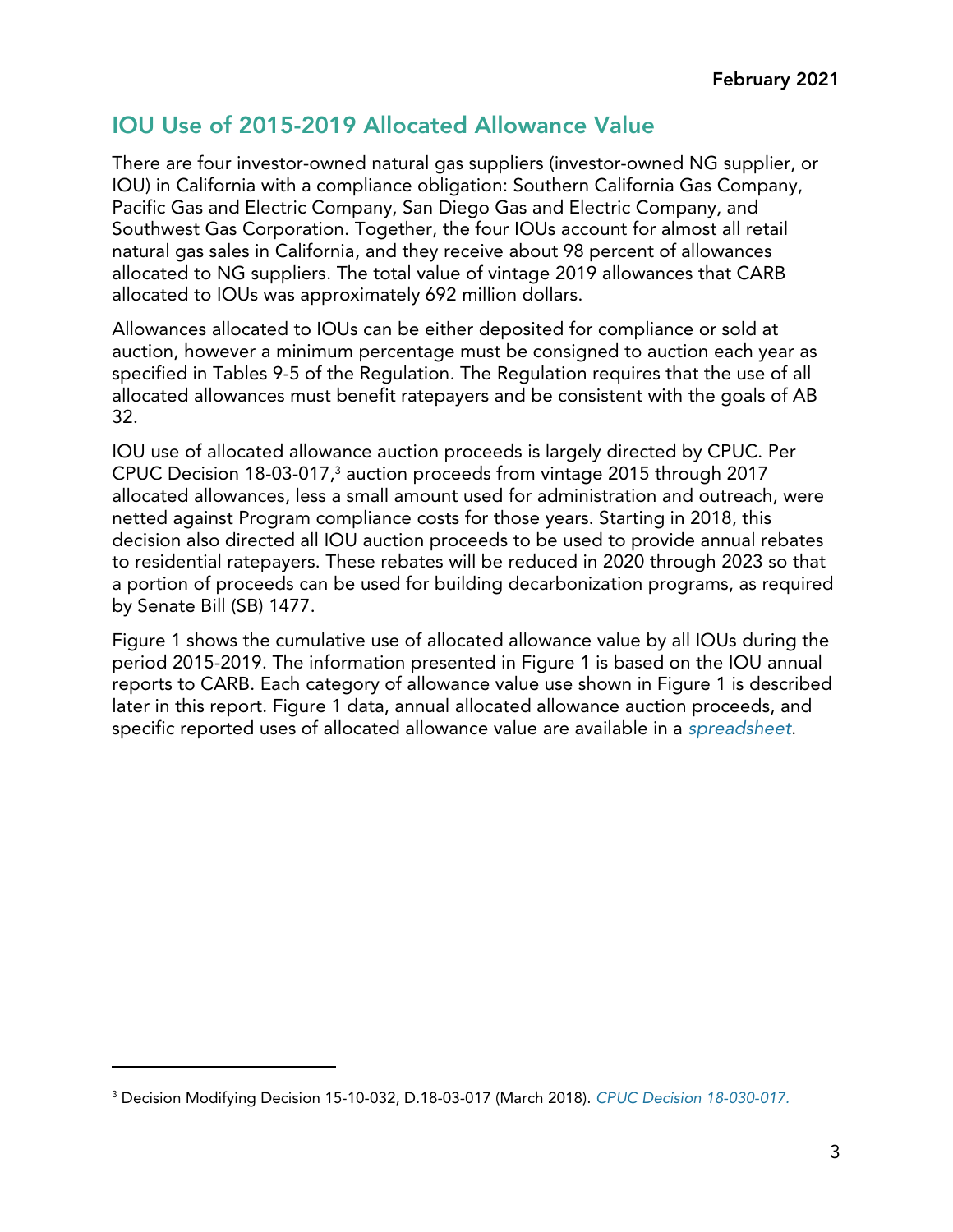

**Figure 1. IOU Use of 2015-2019 Allocated Allowance Value (\$3.07 billion).***[4](#page-3-0)*

IOUs have received approximately 3.06 billion dollars in allocated allowance value over the history of the Program. Figure 1 shows that of the vintage 2015-2019 allowance value allocated to investor-owned NG suppliers, 64 percent was used directly for Program compliance and 14 percent was netted against 2015-2017 GHG costs. After a small amount was used to cover outreach and administrative costs, 21 percent was returned to residential households as annual Climate Credits. As of January 1, 2020, less than one percent remained unspent due to use of forecasts when calculating per-household Climate Credits.<sup>[5](#page-3-1)</sup>

 $\overline{a}$ 

<span id="page-3-0"></span><sup>4</sup> "Other" includes unspent proceeds and administrative and outreach costs. The amounts in this figure include accrued interest on auction proceeds prior to the distribution of proceeds to ratepayers.

<span id="page-3-1"></span><sup>&</sup>lt;sup>5</sup> This unspent amount will be included in the amount available for distribution to ratepayers in subsequent years.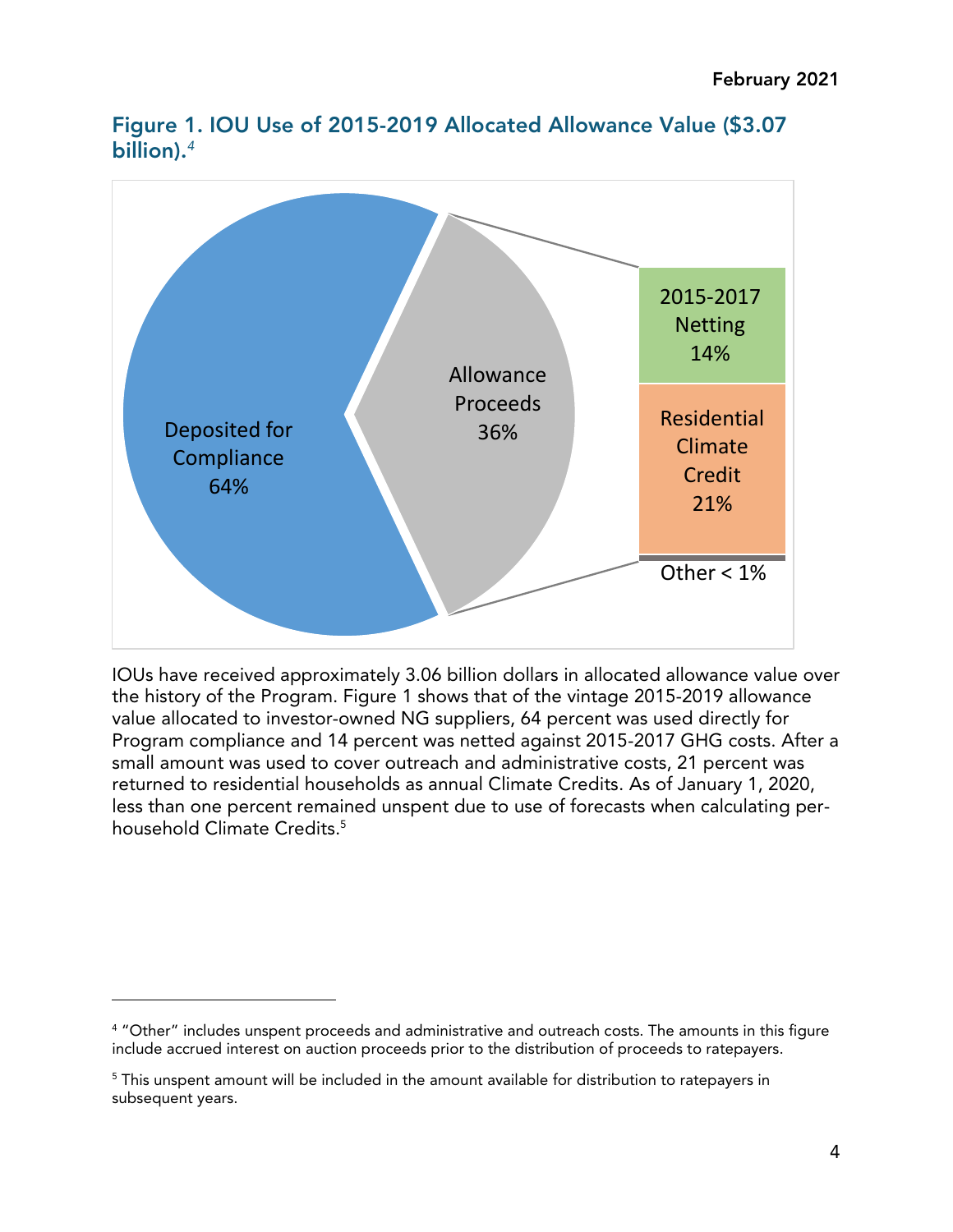## **Allowances Deposited for Program Compliance**

Per CPUC direction in Decision 15-10-032<sup>[6](#page-4-0)</sup>, all investor-owned NG suppliers deposit into their compliance accounts the maximum number of allocated allowances that is allowed by the Regulation (section 95893(b), Table 9-5). These allowances are surrendered to CARB to partially fulfill the NG suppliers' compliance obligations under the Program, thereby reducing their compliance costs, which are recovered from ratepayers. The percentage of allowances allocated to IOUs that were deposited for compliance was 75 percent in 2015, 70 percent in 2016, 65 percent in 2017, 60 percent in 2018, and 55 percent in 2019.

#### **Auction Proceeds Netted Against 2015-2017 Program Compliance Costs**

In 2018, CPUC Decision 18-03-017 directed each IOU to net the auction proceeds it had received from the sale of vintage 2015-2017 allocated allowances against the costs it incurred in purchasing allowances to meet Program compliance obligations for 2015-2017 GHG emissions. After this netting, any remaining balance of auction proceeds for each IOU was applied to the 2018 Residential California Climate Credits.

#### **Residential California Climate Credit**

CPUC Decision 18-03-017 also directed most IOU auction proceeds from 2018 and following years to be used for annual rebates to residential ratepayers. These credits are referred to as California Climate Credits to mirror the semi-annual credits electric IOU ratepayers have received since 2014. For each IOU, all auction proceeds not used for the other purposes listed below (i.e., administration, outreach, and building decarbonization programs) are divided equally among that IOU's residential customers and returned to each residential customer as an on-bill annual California Climate Credit. These annual credits first appeared on customer bills in either October 2018 or April 2019 and are scheduled to be distributed in April in subsequent years. The CPUC webpage provides more details on California Climate Credits distributed by IOUs.<sup>[7](#page-4-1)</sup>

#### **Administration and Outreach**

 $\overline{a}$ 

Administrative and outreach costs include necessary costs to administer the California Climate Credits and other allowed uses of auction proceeds and to inform ratepayers about these uses. Less than 0.2 percent of total IOU auction proceeds have been spent on administrative and outreach costs during 2015-2019.

<span id="page-4-0"></span><sup>6</sup> Decision Adopting Procedures Necessary for Natural Gas Corporations to Comply with the California Cap on Greenhouse Gas Emissions and Market-Based Compliance Mechanisms (Cap-and-Trade Program), D.15-10-032 (October 2015). *[CPUC Decision 15-10-032](http://docs.cpuc.ca.gov/PublishedDocs/Published/G000/M155/K330/155330024.PDF)*.

<span id="page-4-1"></span><sup>7</sup> See Residential Natural Gas California Climate Credit section on the *[CPUC California Climate Credit](http://www.cpuc.ca.gov/ClimateCredit/)  [webpage](http://www.cpuc.ca.gov/ClimateCredit/)*.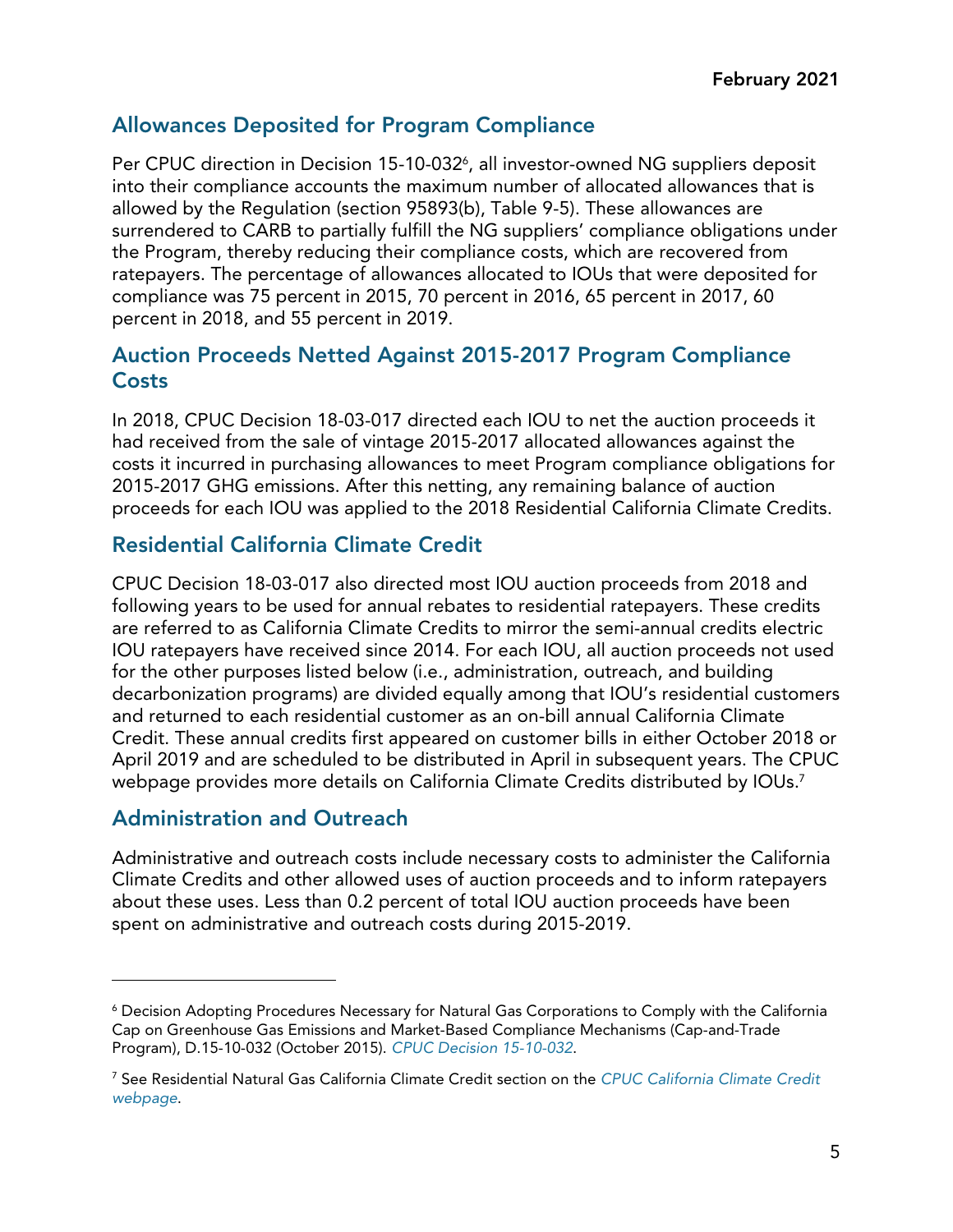## **Building Decarbonization**

 $\overline{a}$ 

SB 1477 requires the use of a portion of IOU auction proceeds for building decarbonization programs. The CPUC requires that for each budget year starting July 1, 2019 and ending June 30, 2023 \$50 million total in IOU auction proceeds be contributed annually to two building decarbonization programs: the Building Initiative for Low-Emissions Development (BUILD) Program and the Technology and Equipment for Clean Heating (TECH) Initiative. BUILD will focus on increasing electrification in new buildings and TECH aims to electrify space and water heating, especially in existing buildings. The programs are defined by legislation and directed by CPUC Decision 20-02-027. [8](#page-5-0) Each IOU contributes their share of auction proceeds to these programs in proportion to their share of total IOU allocated allowances. The auction proceeds that fund BUILD and TECH were directed to Residential California Climate Credits in previous years. \$50 million represents about 15 percent of annual IOU auction proceeds.<sup>[9](#page-5-1)</sup>

## **POU Use of 2015-2018 Allocated Allowance Value**

There are three publicly owned natural gas suppliers in California: the cities of Long Beach, Palo Alto, and Vernon. POUs provide a small fraction of the total natural gas consumed in the State, and they receive about two percent of the allowances allocated to all NG suppliers. The total value of vintage 2019 allowances that CARB allocated to POUs was approximately 11 million dollars.

Allowances allocated to POUs can be either deposited for compliance or sold at auction, however a minimum percentage must be consigned to auction each year as specified in Tables 9-5 and 9-6 of the Regulation. The Regulation requires that the use of these allowances must benefit ratepayers and be consistent with the goals of AB 32. POUs are not subject to CPUC jurisdiction or the requirements of SB 1477.

Figure 2 shows the cumulative use of allocated allowance value by all POUs during the period 2015-2019. The information presented in Figure 2 is based on the individual POU annual reports to CARB. Figure 2 data, annual allocated allowance auction proceeds, and specific reported uses of allocated allowance value are available in a *[spreadsheet](https://ww3.arb.ca.gov/cc/capandtrade/allowanceallocation/ng_uofavtables.xlsx)*.

<span id="page-5-0"></span><sup>8</sup> Decision Establishing Building Decarbonization Pilot Programs, (D.) 20-03-027 (March 2020). *[CPUC](https://docs.cpuc.ca.gov/PublishedDocs/Published/G000/M331/K772/331772660.PDF)  [Decision 20-03-027](https://docs.cpuc.ca.gov/PublishedDocs/Published/G000/M331/K772/331772660.PDF)*.

<span id="page-5-1"></span><sup>9</sup> Based on 2020 proceeds assuming all IOU allocated allowances that are consigned to auction sell at the auction floor price.